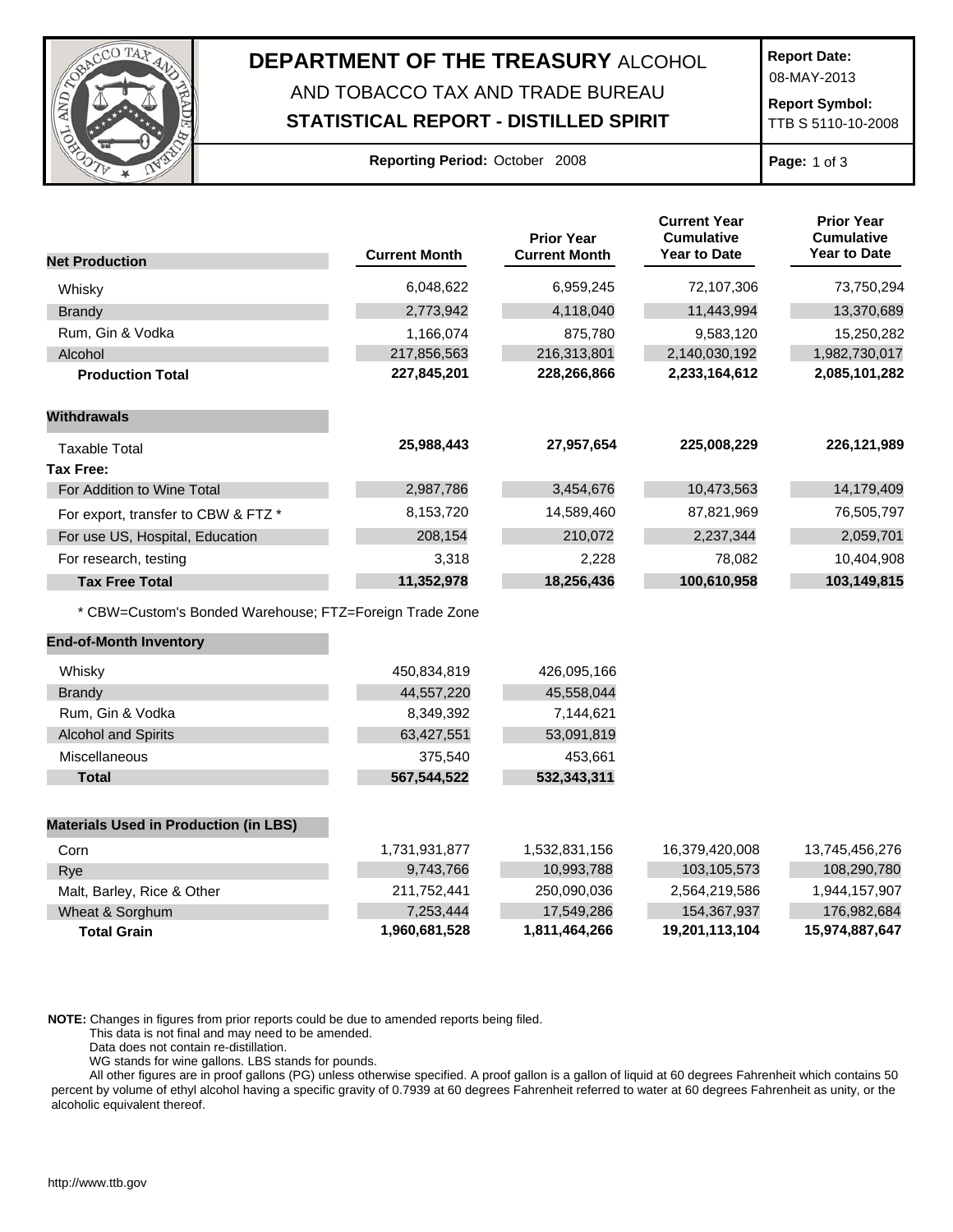## **STATISTICAL REPORT - DISTILLED SPIRIT** TTB S 5110-10-2008 **Page: 2 of 3**

| <b>Bottled For Domestic Use (in WG)</b>         | <b>Current Month</b> | <b>Prior Year</b><br><b>Current Month</b> | <b>Current Year</b><br><b>Cumulative</b><br><b>Year to Date</b> | <b>Prior Year</b><br><b>Cumulative</b><br><b>Year to Date</b> |
|-------------------------------------------------|----------------------|-------------------------------------------|-----------------------------------------------------------------|---------------------------------------------------------------|
| Whisky                                          | 7,965,820            | 7,555,613                                 | 61,839,780                                                      | 58,004,090                                                    |
| <b>Brandy</b>                                   | 1,602,065            | 1,868,842                                 | 14,058,566                                                      | 12,251,359                                                    |
| Imported Rum: Puerto Rican                      | 3,444,549            | 4,239,350                                 | 27,322,552                                                      | 29,024,490                                                    |
| Virgin Islands                                  | 828,001              | 613,581                                   | 7,026,868                                                       | 6,457,084                                                     |
| Others                                          | 420,558              | 492,222                                   | 2,991,572                                                       | 4,205,033                                                     |
| Gin                                             | 1,631,335            | 1,445,863                                 | 14,180,927                                                      | 13,750,376                                                    |
| Vodka                                           | 9,748,731            | 9,345,281                                 | 84,121,979                                                      | 78,257,892                                                    |
| Cordials                                        | 4,757,993            | 5,869,770                                 | 44,488,206                                                      | 51,849,415                                                    |
| Cocktails                                       | 1,159,073            | 390,755                                   | 7,766,033                                                       | 4,476,621                                                     |
| Tequila                                         | 1,509,240            | 1,593,227                                 | 14,282,246                                                      | 15,259,886                                                    |
| Alcohol, Neutral Spirits & Miscellaneous        | 1,031,946            | 627,902                                   | 6,310,573                                                       | 7,890,872                                                     |
| <b>Non-Whisky Total</b>                         | 26, 133, 491         | 26,486,793                                | 222,549,522                                                     | 223,423,028                                                   |
| <b>Total Whisky &amp; Non-Whisky</b>            | 34,099,311           | 34,042,406                                | 284,389,302                                                     | 281,427,118                                                   |
| <b>Bottled in Bond for Domestic Use (in WG)</b> |                      |                                           |                                                                 |                                                               |
| Total                                           | 26,193               | 20,636                                    | 201,414                                                         | 234,787                                                       |
| <b>Bottled for Export (in WG)</b>               |                      |                                           |                                                                 |                                                               |
| Whisky                                          | 1,746,351            | 2,181,260                                 | 17,894,418                                                      | 17,922,862                                                    |
| Brandy, Cordials, Cocktails & Miscellaneous     | 154,003              | 144,954                                   | 2,078,743                                                       | 1,538,589                                                     |
| Rum, Gin, Vodka, Tequila & Alcohol              | 209,838              | 271,691                                   | 2,040,607                                                       | 1,933,604                                                     |
| <b>Total</b>                                    | 2,110,192            | 2,597,905                                 | 22,013,768                                                      | 21,395,055                                                    |
| <b>Grand Total</b>                              | 36,235,696           | 36,660,947                                | 306,604,484                                                     | 303,056,960                                                   |
| <b>Spirits Dumped to Processing</b>             |                      |                                           |                                                                 |                                                               |
| Alcohol and Neutral Spirits                     | 9,932,616            | 9,487,075                                 | 84,063,102                                                      | 79,923,675                                                    |
| Imported Whisky                                 | 2,737,428            | 2,737,761                                 | 22,004,673                                                      | 20,708,332                                                    |
| Domestic Whisky                                 | 6,605,869            | 6,642,343                                 | 51,927,404                                                      | 52,398,520                                                    |
| <b>Brandy</b>                                   | 1,469,061            | 1,591,324                                 | 12,670,858                                                      | 12,759,506                                                    |
| Imported Rum: Puerto Rican                      | 2,324,176            | 3,248,909                                 | 20,530,181                                                      | 21,994,983                                                    |
| Virgin Islands                                  | 763,937              | 646,421                                   | 6,592,427                                                       | 6,086,027                                                     |
| <b>Others</b>                                   | 364,399              | 428,197                                   | 3,414,375                                                       | 3,586,200                                                     |
| Gin                                             | 1,648,631            | 1,382,405                                 | 13,873,207                                                      | 11,750,757                                                    |
| Vodka                                           | 1,158,759            | 766,016                                   | 9,190,190                                                       | 7,981,686                                                     |
| Cordials, Cocktails & Miscellaneous             | 652,215              | 572,799                                   | 5,771,319                                                       | 6,773,665                                                     |
| Tequila                                         | 1,652,804            | 1,434,714                                 | 14,275,989                                                      | 15,243,379                                                    |
| <b>Total</b>                                    | 29,309,895           | 28,937,964                                | 244,313,725                                                     | 239,206,730                                                   |
| <b>Other Ingredients Mixed with Spirits</b>     |                      |                                           |                                                                 |                                                               |
| Wine                                            | 1,580,283            | 1,340,753                                 | 10,937,963                                                      | 9,819,865                                                     |
| <b>Alcohol Flavoring Materials</b>              | 331,464              | 315,491                                   | 2,840,363                                                       | 2,610,698                                                     |

**NOTE:** Changes in figures from prior reports could be due to amended reports being filed.

This data is not final and may need to be amended.

Data does not contain re-distillation.

WG stands for wine gallons. LBS stands for pounds.

All other figures are in proof gallons (PG) unless otherwise specified. A proof gallon is a gallon of liquid at 60 degrees Fahrenheit which contains 50 percent by volume of ethyl alcohol having a specific gravity of 0.7939 at 60 degrees Fahrenheit referred to water at 60 degrees Fahrenheit as unity, or the alcoholic equivalent thereof.